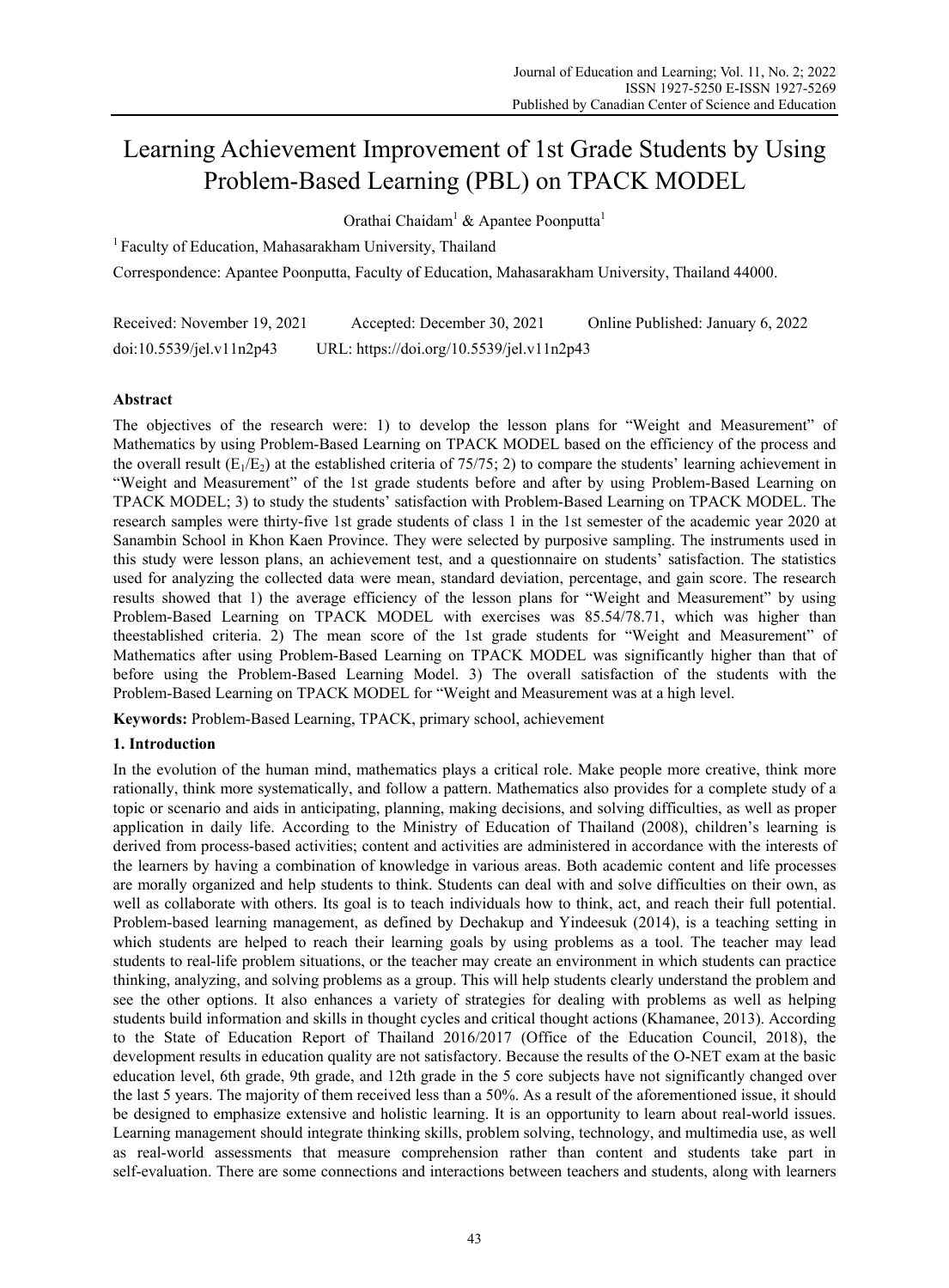with learners at the same and different levels, including with the outside community (Office of the Education Council of Thailand, 2014; Panit, 2014). Regarding the outcomes, the integration of technology teaching methods and contents by using the TPACK model (Technological Pedagogical and Content Knowledge: TPACK) is really necessary in the classroom., Koehler and Mishra (2008) state that TPACK refers to the combination of technology, teaching methods, and the contents. It's the basic knowledge to understand technology-based teaching whenever the concept of contents is presentd by using technology (Koehler & Mishra, 2008). Problem based learning (PBL) is a student-centered educational method which aims to improve problem-solving skills through a self-directed learning and team work skills (Ali, 2019). PBL helps students acquire a wide variety of generic skills such as communication, negotiation and problem-solving (Orfan, Akramy, Noori, & Hashemi, 2021).

As a result, the researcher is keen to learn further about problem-based learning on content based on the TPACK MODEL. In this current study, the topic was weight measurement concept for the 1st grade as a good place to start, including how satisfied students are with the learning management. It is to improve teaching and learning for the benefit of students and to apply it to the management of mathematics learning subjects, particularly in the area of weight measurement.

### **2. The Aims of the Study**

1) To develop the lesson plan on weight measurement matters of mathematic learning by using Problem-Based Learning (PBL) on TPACK MODEL with the efficiency of the process and the overall result ( $E_1/E_2$ ) at the established criteria of 75/75;

2) To compare the students' learning achievement of the 1st grade students in "Weight and Measurement" before and after using Problem-Based Learning on TPACK MODEL;

3) To study the students' satisfaction with Problem-Based Learning on TPACK MODEL for "Weight and Measurement" of Mathematics.

### **3. Method**

*3.1 Research Methodology* 

Experimentel Research One Group Pretest Posttest Design (Fraenkel & Wallen, 2008)

Table 1. One group pretest posttest design

 $O_1$  X  $O_2$ 

Where,

- $O_1$ : Pretest
- X : using Problem-Based Learning on TPACK MODEL
- $O<sub>2</sub>$ : Possttest

### *3.2 Samples*

1) The population consisted of 326 primary school students at Sanambin School, Khon Kaen Province of the academic year 2020.

2) The sample included thirty-five 1st grade students of class 1 at Sanambin School in the first semester of the 2020 academic year. They were selected by purposive sampling.

### *3.3 Research Instrument*

1) Nine lesson plans for learning management

2) Fifteen items of a multiple-choice achievement test with three alternatives on "Weight and Measurement".

3) A questionnaire for the satisfaction of the students with Problem-Based Learning (PBL) and contents designed by the TPACK MODEL with three level. Interpret the mean as follows: Mean 2.51−3.00 High level, Mean 1.51−2.50 Moderate level and Mean 1.00−1.50 Low level.

### *3.4 Data Collection*

1) The achievement test about weight measurement was used to before learning management.

2) According to the planned learning management plan, the researcher conducted Problem-Based Learning on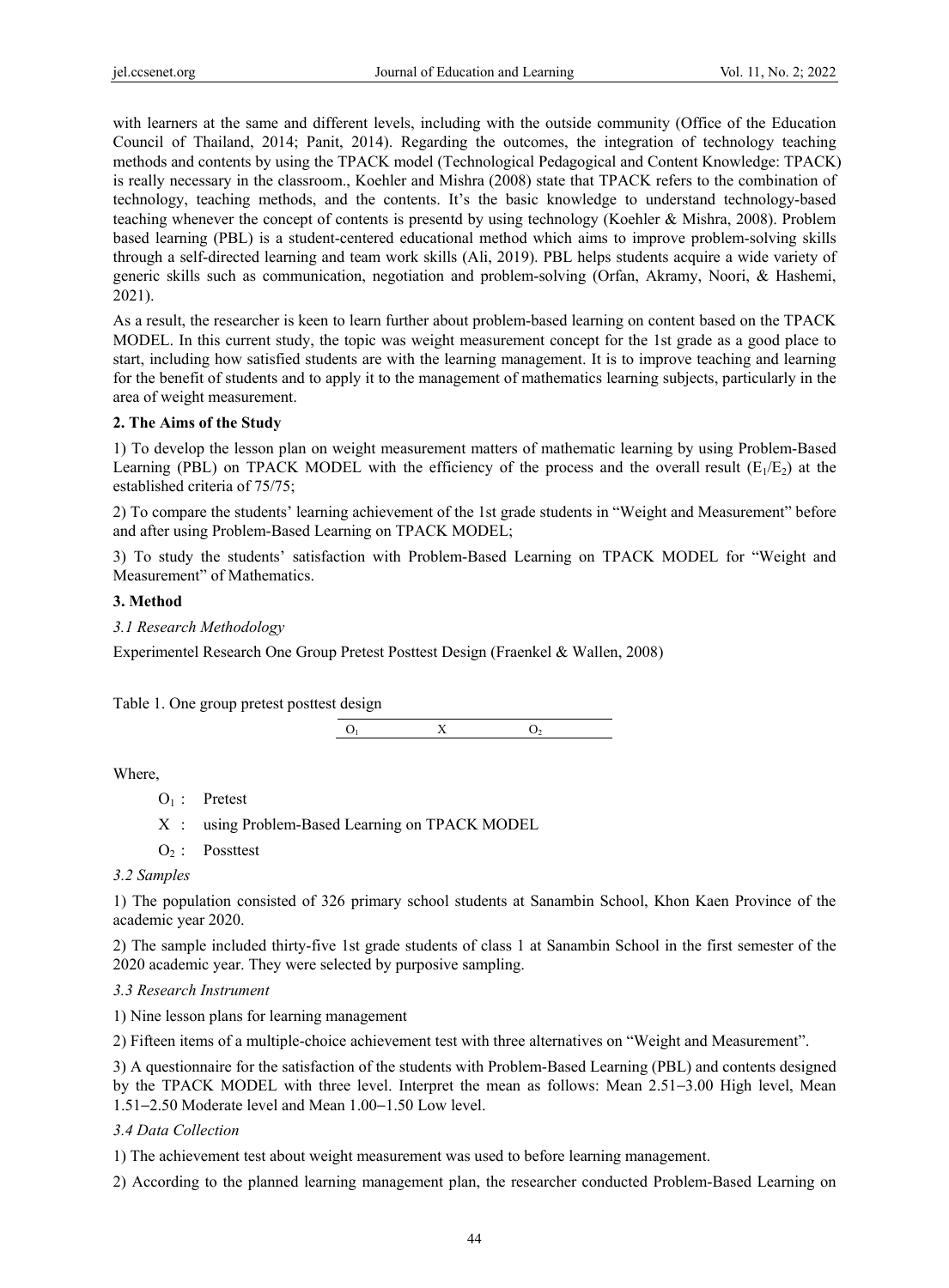TPACK MODEL, nine plans for learning management, lasting 3 weeks.

3) The achievement test was used to after implementing the lesson plans.

4) The assessment form was used to assess satisfaction with Problem-Based Learning on TPACK MODEL for "Weight and Measurement" of Mathematics of the students.

## *3.5 Data Analysis*

The researcher analyzed the data as follows:

1) The efficiency of the learning activity plan of the processing performances  $(E_1)$  and the performance results  $(E_2)$  by percentage, mean and standard deviation.

2) The achievement scores of the students for "Weight and Measurement" before and after using Problem-Based Learning (PBL) and contents designed by the TPACK MODEL were analyzed by percent of the progress of Ritcharoon formula (2013).

3) The satisfaction of the students with the TBL method and contents designed by the TPACK MODEL was analyzed by mean and standard deviation.

### **4. Results and Discussion**

1) The efficiency of the problem-based learning management lesson plans based on the TPACK MODEL of "Weight and Measurement" for the 1st grade studnts was .85.54/78.71, which as shown was higher than the established criteria of 75/75 as showed in Table 2.

Table 2. The results of the analysis of the effectiveness of the learning management plan

| Item                              | Total marks | M     |      | $\frac{0}{0}$ |
|-----------------------------------|-------------|-------|------|---------------|
| Process efficiency $(E_1)$        | 60          | 51.33 | 7.80 | 85 54         |
| Overall result efficiency $(E_2)$ | 20          | 15 74 | 3 33 | 78.71         |

The results showed that the efficieny of the lesson plans for the problem-Based Learning and the contents designed by the TPACK MODEL of "Weight and Measurement" for the 1st grade students of class 1 regarding the process efficiency and the overall results efficiency was 85.54% and 78.71% respectively. The efficiency of the lesson pans was higher than the established criteria of 75/75.

2) The mean post-test score of the students was higher than that of pre-test score for 43.14 points as shown in Table 3.

Table 3. Comparison of the mean post-test score and pre-test score of the students after and before using the problem-Based Learning and the contents designed by the TPACK MODEL

|       | $\sim$<br>: students<br>number<br>ΩŤ<br>. ne | (20)<br>Pre scores | 20)<br>scores<br>Post | Difference of scores | progress<br>Percentage<br>ാ1<br>a |
|-------|----------------------------------------------|--------------------|-----------------------|----------------------|-----------------------------------|
| `otal | ້∼                                           | .                  |                       |                      |                                   |

The results indicated that the mean post-test score of the students was higher than that of pre-test score for 43.14 points after and before the Problem-Based Learning and the contents designed by the TPACK MODEL. The mean post-test score of the students was 15.74 points and the mean pre-test score of the students was 7.11 points.

3) The overall satisfaction of the students with the Problem-Based Learning and the contents designed by the TPACK MODEL was at a high level.

### **5. Discussion**

The findings were summarized and discussed as follows

1) The efficiency of the lesson plans of "Weight and Measurement" designed by the Problem-Based Learning and the contents designed by the TPACK MODEL for the 1st grade students was higher than the established criteria of 75/75. The results may be caused by 5 steps of the Problem-Based Learning method consisting of 1) identifying problem, 2) investigating the inquiry process, 3) exploring the ideas and challenge them through collaborative activities, 4) utilizinf the inquiry process to refine products, and 5) Developing the summative product that addresses the challenge or problem & publically share it. Kewara (2016) states that the teachers must consider the interests and needs of the students before design learning activities. The role of the teacher is not a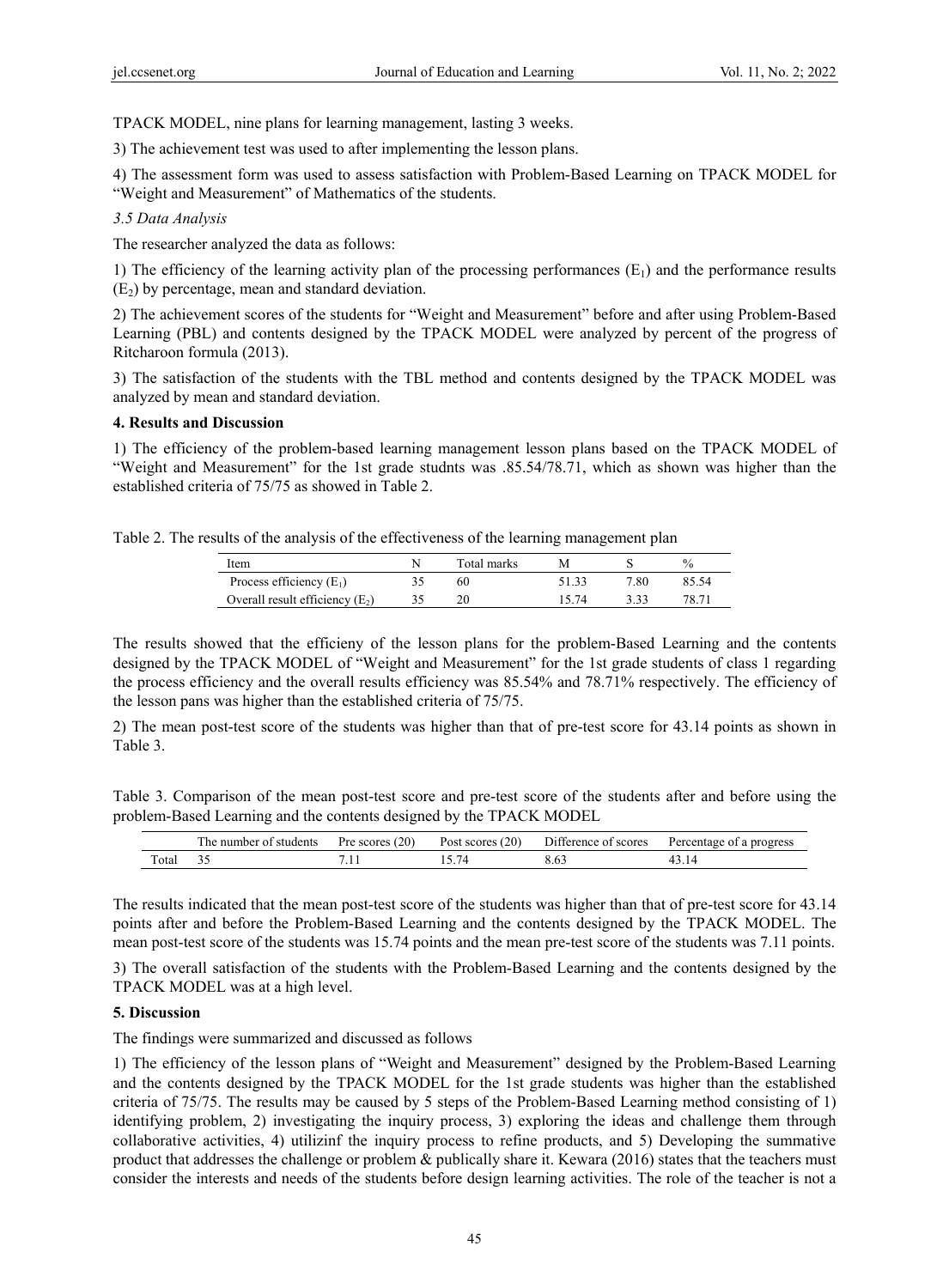speaker, but a facilitator. When students need for assistance with problems, the teacher must clarify and simplify the contents for the students. Rodkroh (2017) claims that problem-based learning is a form of instruction that can be used to improve the learning quality of primary school learners. The problem-based learning method provides students to develop analytical thinking, problem solving, decision making and creative thinking skills. Students have the opportunity to acquire knowledge independently and participate more in learning and practice while the teacher is only a facilitator, an advisor and an assistant to stimulat the students in thinking. Problem-based Learning or PBL is one of the best teaching models that can be used to improve the quality of learning of the elementary students. Problem-based learning enable students to develop critical thinking, problem solving, make decisions, and creative thinking. Additionnaly, problem-based learning provides students with the opportunity to seek self-directed learning resources and involve more in learning and practicing. Zakaria, Maat and Khalid (2019) asserted that problem-based learning had been used widely in different educational disciplines. The result showed that the achievement of the students in Mathematics improved significantly after using the problem-based learning method. The problem-based learning method was also used for Science, Chemistry, Engineering and English subjects. The results asserted that the PBL method had a positive effects on the learning achievement of the students. Additionnalt it enhanced the collaborative learning and inquiry learning skills of the students. The research results are consistent with those of Thepbamrung and Umkrai (2016). They studied a learning management of TPACK model using 3D augmented reality in science subject for grade 7 students case study in Bantonksadao school. The results showed that TPACK MODEL learning management with 3D augmented reality technique could increase the efficiency in developing science subjects for the 1st grade students at 87.67/82.43.

2) In the topic of "Weights Assessment", the previous learning performances of the students by using the framework of TPACK MODEL were significantly higher than the post ones at 43.14%. Jathaisong, Boonchoo and Tangwangsakun (2017) asserted that the students' previous achievement in Mathematics, employing the problem-based learning, was significantly higher than the post ones at the 0.05 level. The results were consistent with the study of Srioudee (2018), who studied the development of science learning achievement for grade 5th students in Chumchon Bankhon School using problem-based learning, the findings revealed that the level in science learning achievement after doing taught using PBL were significantly higher than before at the statistical level of .05. Additionally, Kamphibal and Chamraspun (2021) asserted that the problem-based learning management had a significant effect on problem solving skills and learning achievement in Mathematics of 8th grade students. The findings indicated that the problems solving skills and learning achievement in Mathematics of the 8th grade students after using the problem-based learning method were significantly higher than those of the conventional method.

3) Regarding the students' satisfaction with problem-based learning management, community-based teaching and learning management, and language teaching by integrating language and contents based on the TPACK MODEL concept on "Weight Measurement", it was found that the students' satisfaction was at a high level. The results may be caused by the participation of the students in expressing their opinions during learning activities. The students were also encouraged to answer the questions and use English. As a result, the students were very satisfied with studies of Mathematics. Lertpanya (2019) asserted that the satisfaction of the preschool children with learning experiences designed by brain theory was at a high level. Additionally, Klomwong (2014); Jantamoka (2019), asserted that the students that learned by using the problem-based learning activities satisfied at high level.

### **6. Suggestions**

### *6.1 Suggestions for Practical Application*

The research found that the teaching and learning approach in collaboration with "Weight Measurement" in the 1st grade improved the higher academic achievement. The author proposes practical applications as follows:

1) Preparation in teaching, teachers should assess and develop previous knowledge and understanding of language skills of the students by training them to be ready for reading comprehension skills in understanding stories correctly and precisely.

2) Teachers should consider the appropriateness of contents based on the age and level of the learners because the PBL method is efficient and practical for training children to know how to analyze problems.

3) In making a group presentation, all groups of students should be presented in front of the class in order to realize the individaul differences and outcomes, including helping them correct the mistakes and solve the difficulties.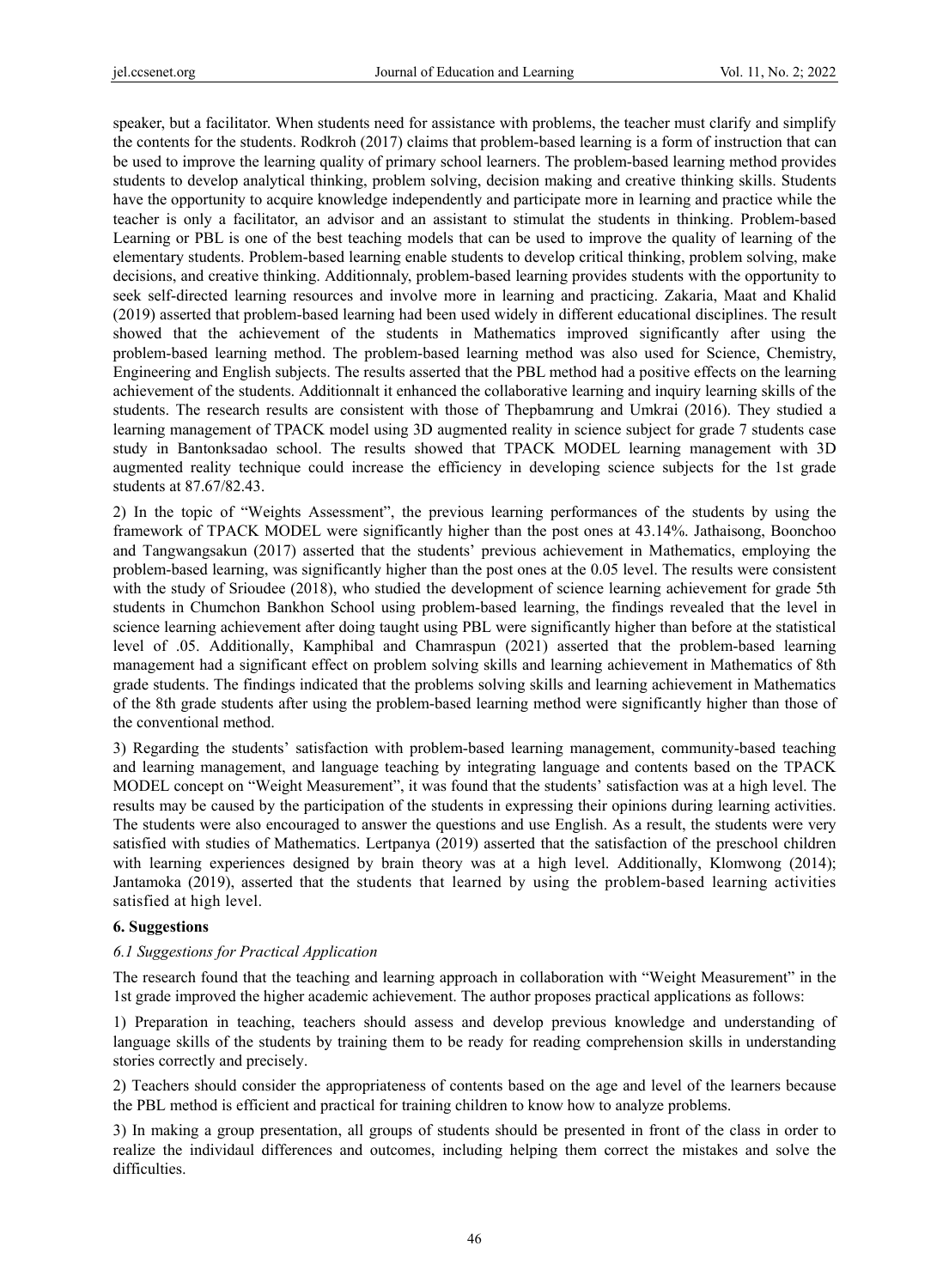## *6.2 Suggestions for Further Study*

From the studies, the author discovered the troubles in hindering behaviors of the students. Therefore, the author has suggestions for further studies as as follows:

1) The PBL teaching method for "Weight Measurement" of primary school students is efficient and practical, it should be introduced and applied to teach other subjects such as geometry, length measurement, and related similar classes.

2) There should be various different methods for conducting further study on teaching "Weight Measurement".

3) The PBL method with TPACK MODEL should be adjusted appropriately to use in mathematical activities in other levels.

4) There should be comparative studies by using the problem-based and community-based teaching and learning and TPACK MODEL and other formats to be used in the mathematic instruction to improve learners' achievements.

### **Acknowledgments**

This research project was financially supported by Mahasarakham University.

## **References**

- Ali, S. S. (2019). Problem Based Learning: A Student-Centered Approach. *English Language Teaching*, *12*(5), 73−78. https://doi.org/10.5539/elt.v12n5p73
- Dechakup, P., & Yindeesuk, P. (2014). *Learning Management in the 21st Century* (2nd ed.). Bangkok: Printing house of Chulalongkorn University.
- Fraenkel, J. R., & Wallen, N. E. (2008). *How to design and evaluate research in education* (7th ed.). NY: MaGraw-Hill.
- Jantamoka, T. (2019). *A Comparison of Achievement and Mathematics Problem Solving Ability between Problem-Based Learning and Project-Based Learning*. Mahasarakham: Mahasarakham University.
- Jathaisong, K., Boonchoo, K., & Tangwangsakun, W. (2017). *A study Mathematics achievement by using problem-based learning for Grade 7 students*. Kamphaeng Phet: Mathematics Program, Faculty of Education, Kamphaeng Phet Rajabhat University. Retrieved from https://edu.kpru.ac.th/math//contents/research/17.pdf.
- Kamphibal, K., & Chamraspun, U. (2021). The effect of Problem-based learning management on mathematics problem solving ability and learning achievement for mathauomsuksa 2 students. *Journal of Graduate School*, *18*(80), 145−153. Retrieved from https://jgrad.snru.ac.th/ArticleView?ArticleID=210
- Kewara, P. (2016). Learning English Through Content and Language Integrated Learning Type Approach: Concept and Perspectives for Thai Teachers. *Journal of Education*, *27*(1), 28−40. Retrieved from https://drive.google.com/file/d/1C687j6tWsSCDhBdEKuWFGIfxv1VquCfu/view
- Khamanee, T. (2013). *Pedagogical Science: Knowledge for effective learning process management* (17th ed.). Bangkok: Printing House of Chulalongkorn University.
- Klomwong, P. (2014). *The effects of problem-based learning activities on mathematical skills and processes in problem solving and learning achievement in probability of mathayomsuksa V students*. Phitsanulok: Naresuan University.
- Koehler, M. J., & Mishra, P. (2008). Introducing Technological Pedagogical Content Knowledge. In AACTE Committee on Innovation and Technology (Ed.), *Handbook of Technological Pedagogical Content Knowledge (TPCK) for Educators* (pp. 3−29). New York: Routledge.
- Lertpanya, M. (2019). *Developing a model for organizing experiences based on brain theory as a learning base, combining the concept of using problems as a learning base to promote creativity of preschool children at kindergarten level 1* (pp. 573−584). NMCCON 2019, The 6th National Conference Nakhonratchasima College.
- Ministry of Education of Thailand. (2008). *Basic Education Core Curriculum 2008*. Bangkok: Printing House. Agricultural Cooperative Association of Thailand Limited.
- Office of the Education Council of Thailand. (2014). *Guidelines for the development of Thai education and preparation for the 21st century*. Bangkok: Office of the Education Council of Thailand.